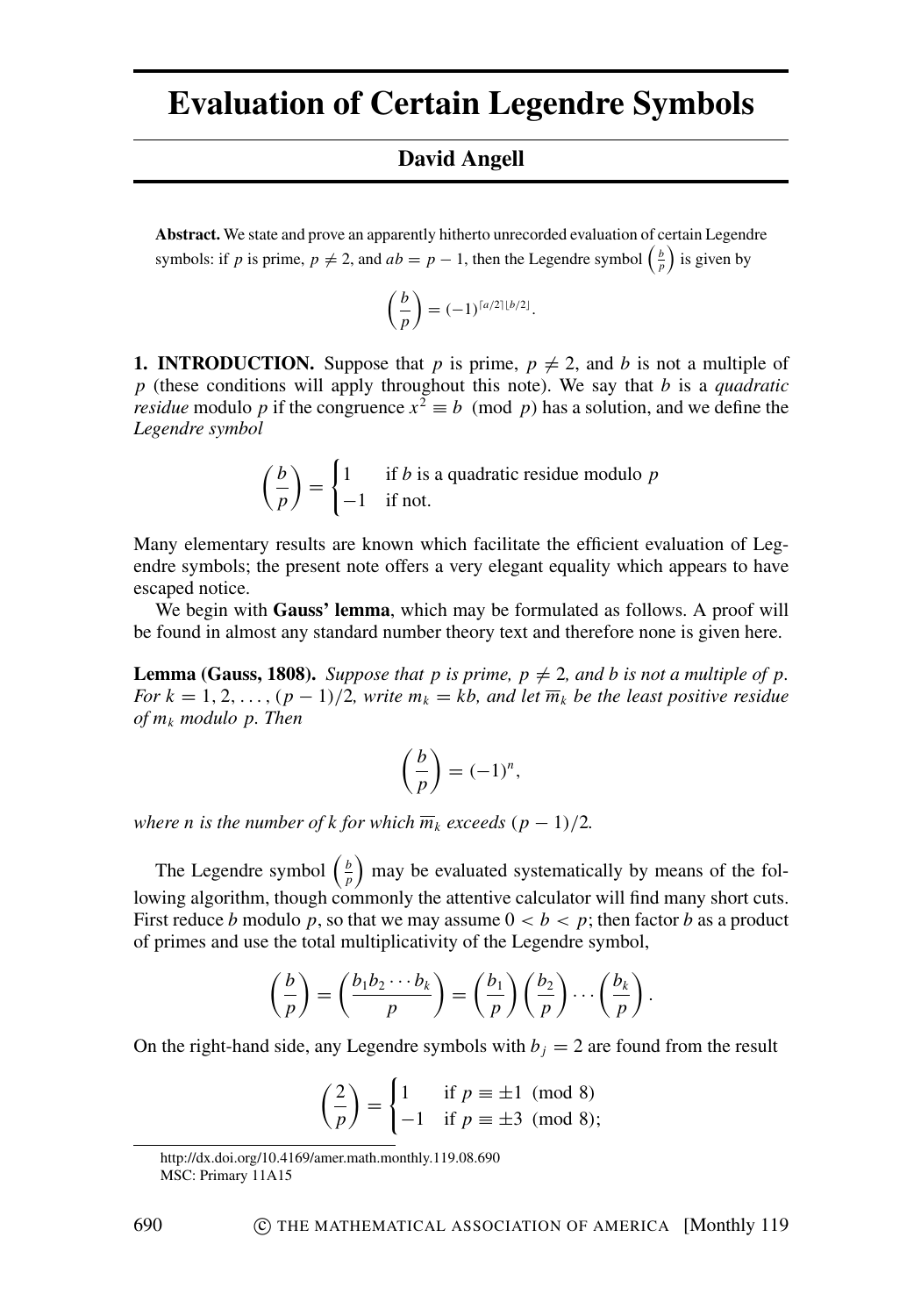for other (prime) values of  $b_i$  we apply the celebrated theorem of quadratic reciprocity to write

$$
\left(\frac{b_j}{p}\right) = -\left(\frac{p}{b_j}\right) \text{ if } b_j \equiv p \equiv 3 \pmod{4}, \text{ and } \left(\frac{b_j}{p}\right) = \left(\frac{p}{b_j}\right) \text{ otherwise.}
$$

We now have a product of Legendre symbols in which all the "denominators"  $b_i$  are less than the original  $p$ , and following the same procedure recursively will ultimately complete the evaluation.

2. A CONSEQUENCE OF GAUSS' LEMMA. In an undergraduate number theory class, a worked example on evaluating Legendre symbols came down to the question of finding  $\left(\frac{10}{31}\right)$ . A student, Daniel Apin, proposed using Gauss' lemma to evaluate this. I demurred, suggesting that it would be easier to begin with the equality  $\left(\frac{10}{31}\right) = \left(\frac{2}{31}\right)\left(\frac{5}{31}\right)$ . Daniel pointed out, however, that the first fifteen multiples of 10, when reduced modulo 31, form a clear and simple pattern

10, 20, 30, 9, 19, 29, 8, 18, 28, 7, 17, 27, 6, 16, 26

which makes it very easy to apply Gauss' lemma and obtain  $\left(\frac{10}{31}\right) = (-1)^{10} = 1$ . The present note generalises this observation.

**Theorem.** Suppose that p is prime,  $p \neq 2$ , and a, b are positive integers with ab =  $p-1$ . Then

$$
\left(\frac{b}{p}\right) = (-1)^{\lceil a/2 \rceil \lfloor b/2 \rfloor},\tag{1}
$$

where for any real number x we write  $\lceil x \rceil$  for the least integer  $n \geq x$  and  $\lfloor x \rfloor$  for the greatest integer  $n \leq x$ .

*Proof.* We use Gauss' lemma, considering the numbers  $m_k = kb$  for  $k = 1, 2, \dots$ ,  $ab/2$  (of course ab is even). Dividing each k by a to obtain a slightly unconventional quotient and remainder, we have  $k = aq + r$  with

$$
q = 0, 1, 2, ..., \left\lfloor \frac{b}{2} \right\rfloor - 1
$$
 and  $r = 1, 2, ..., a$ 

**or** 

$$
q = \left\lfloor \frac{b}{2} \right\rfloor \quad \text{and} \quad r = 1, 2, \dots, \frac{ab}{2} - a \left\lfloor \frac{b}{2} \right\rfloor.
$$

The latter case occurs only if  $b$  is odd and then we have

$$
r \le \frac{ab}{2} - a\left(\frac{b-1}{2}\right) = \frac{a}{2}.
$$

Reducing  $m_k = (aq + r)b$  modulo p gives

$$
\overline{m}_k = rb - q,
$$

October 2012]

**NOTES**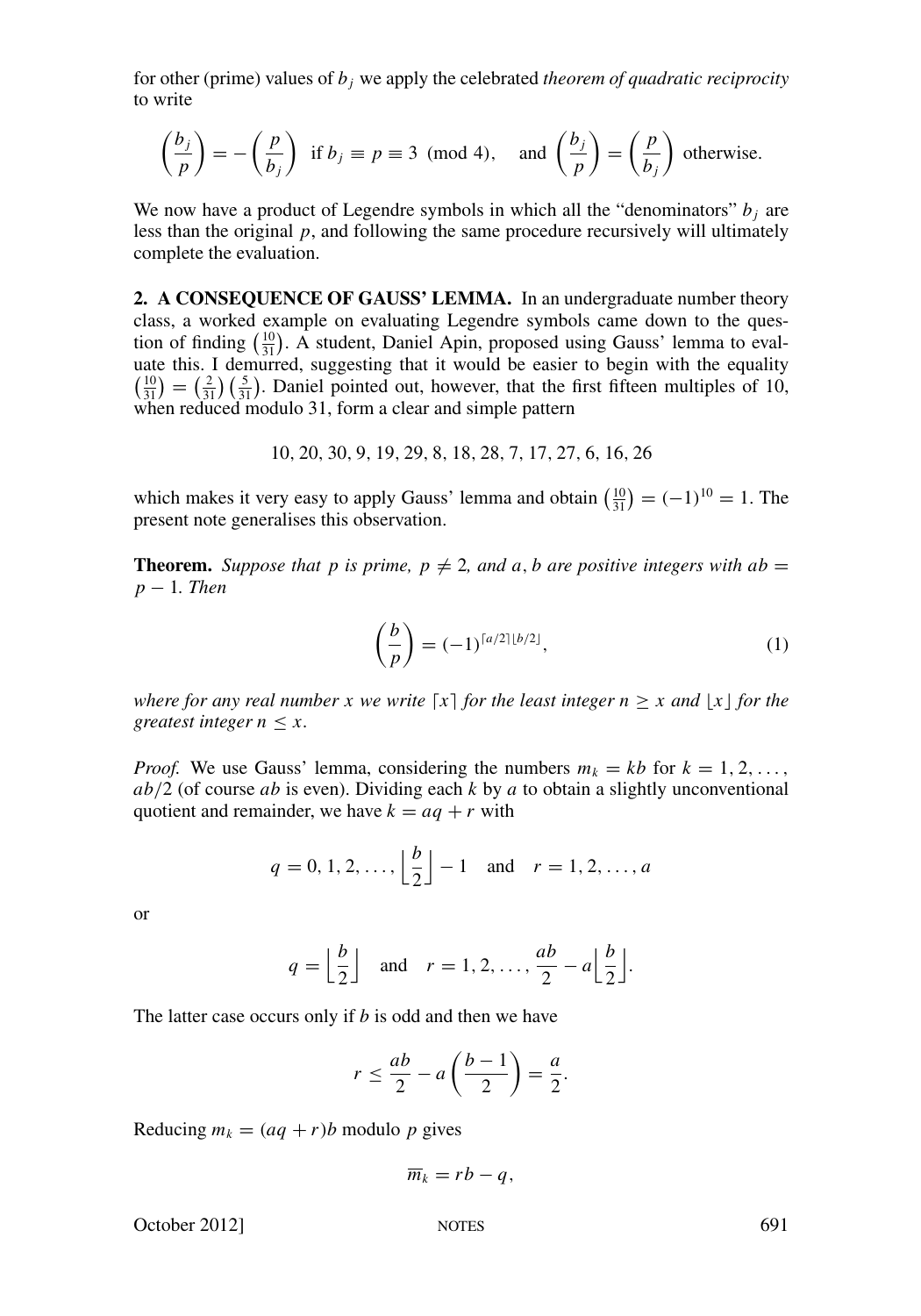observing that the right-hand side is indeed the least positive residue of  $m_k$  because it satisfies the inequalities

$$
rb - q \ge b - \left\lfloor \frac{b}{2} \right\rfloor \ge 0 \quad \text{and} \quad rb - q \le ab < p.
$$

Now if  $r < a/2$  then

$$
\overline{m}_k \le \frac{ab}{2} - q \le \frac{ab}{2} = \frac{p-1}{2},
$$

while if  $r > a/2$  then

$$
\overline{m}_k \ge \left(\frac{a}{2} + \frac{1}{2}\right)b - q > \left(\frac{a}{2} + \frac{1}{2}\right)b - \left\lfloor\frac{b}{2}\right\rfloor \ge \frac{ab}{2} = \frac{p-1}{2}.
$$

noting that the second inequality is strict since this case never occurs for  $q = |b/2|$ . So the number of multiples of b for which  $\overline{m}_k > (p-1)/2$  is

$$
\left(a - \left\lfloor \frac{a}{2} \right\rfloor\right) \left\lfloor \frac{b}{2} \right\rfloor = \left\lceil \frac{a}{2} \right\rceil \left\lfloor \frac{b}{2} \right\rfloor,
$$

 $\blacksquare$ 

and the result follows.

**3. COROLLARIES.** Various standard and almost standard results can be proved anew by using this theorem. First,

$$
\left(\frac{-1}{p}\right) = \left(\frac{p-1}{p}\right) = (-1)^{\lceil 1/2 \rceil \lfloor (p-1)/2 \rfloor} = (-1)^{(p-1)/2}.
$$

This is usually proved as an immediate consequence of Euler's criterion

$$
\left(\frac{a}{p}\right) \equiv a^{(p-1)/2} \pmod{p}.
$$

Next,

$$
\left(\frac{2}{p}\right) = (-1)^{\lceil (p-1)/4 \rceil} = \begin{cases} 1 & \text{if } p \equiv \pm 1 \pmod{8} \\ -1 & \text{if } p \equiv \pm 3 \pmod{8}. \end{cases}
$$

The latter equality follows from the former by considering separately the four possibilities for  $p$  modulo 8. That we can easily deduce this from  $(1)$  is not surprising, as the customary proof employs Gauss' lemma in much the same way as we did in our proof of (1). Furthermore, if  $b = 4k + 1$  is a factor of  $p - 1$  then

$$
\left(\frac{b}{p}\right) = (-1)^{\lceil a/2 \rceil (2k)} = 1;
$$

this result is immediately clear from quadratic reciprocity if  $b$  is prime, but takes a moment's thought if not. Finally, if 4k is a factor of  $p-1$  then

$$
\left(\frac{k}{p}\right) = \left(\frac{4k}{p}\right) = (-1)^{\lceil a/2 \rceil (2k)} = 1.
$$

692